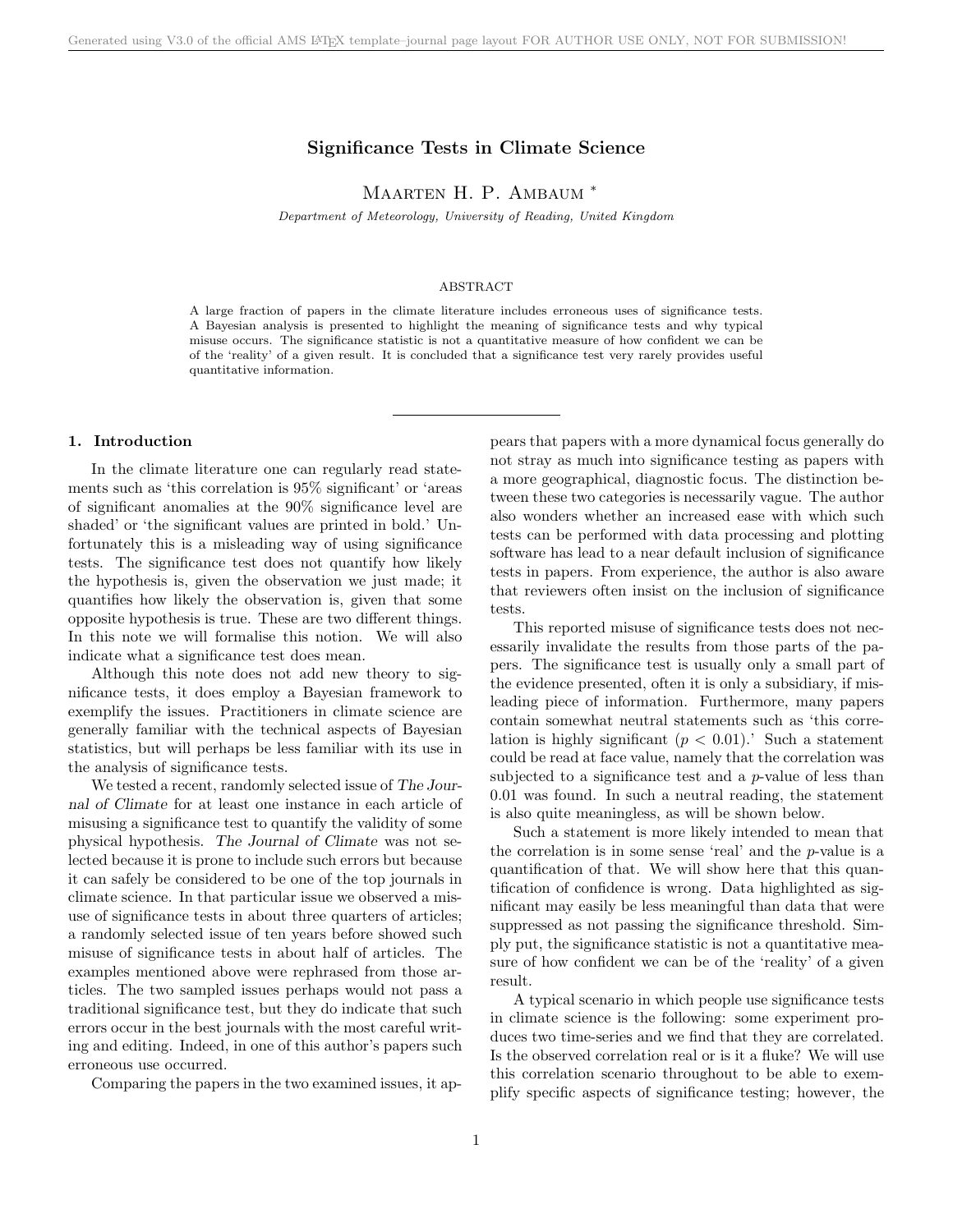discussion is valid for any significance test which is based on assessing the probability of a distinct hypothesis, the null-hypothesis, which is taken to be complementary to the hypothesis. In our scenario the null-hypothesis is that the two time-series are assumed to have no physical relation and the observed correlation is simply due to sampling noise.

So let us concentrate on the typical question of whether an observed correlation is real or a statistical fluke. The correct answer to this question is in fact very difficult to obtain. Indeed, it is usually impossible to quantify our degree of believe either way by statistics alone. Unfortunately, it is widely held that a standard significance test (for example, a t-test) provides an answer. Standard significance tests hardly ever give a useful answer to the question we are trying to answer.

It can be argued that the significance test more accurately should be named the insignificance test, as it may be a reasonable test for insignificance, see Section 2, below, and Hunter (1997). Clearly if Fisher had called his test the insignificance test, then it would probably not be used very much. Marketing plays an important role in science.

There is quite a bit of literature on the use and misuse of statistical significance tests. It has been argued that the power of R. A. Fisher, the great proponent of significance testing, is the real reason why significance tests are so ubiquitous; see Ziliak and McCloskey (2008), who also discuss the widespread use and misuse of significance tests in several fields. In the psychological literature the false use of significance tests has been regularly pointed out, although, perhaps, not with much success. See for example Cohen (1994), Hunter (1997), or Armstrong (2007). In the geophysical literature there has been much less attention to the misuse of significance tests. A nice review of significance testing in atmospheric science, including stern critique of significance testing, can be found in Nicholls (2001). A thorough and detailed discussion in the context of scientific hypothesis testing can be found in Jaynes (2003).

In the next section we will highlight the general structure of a significance test and exemplify, using frequency tables, the relationship between what the significance test provides and what we really would like to know. Section 3 provides a Bayesian analysis of significance tests. This quantifies the relationship between significance tests and hypothesis tests. It also quantifies what we do get out of a significance test. Some concluding remarks regarding the practical use of significance tests are in section 4.

# 2. General structure of significance tests

First, let us examine the structure of a typical significance test in the scenario described before. A brief introduction can also be found in Jolliffe (2004). The hypothesis we are trying to test is: 'the two time-series are related; the correlation  $r_0$  we find in our experiment is a measure of this relation.' Note the distinction between relation and correlation here. A correlation is a statistical property of two time-series, while a relation indicates that the two time-series are dependent in some physical way. We then define the so-called null-hypothesis which in some sense states the opposite (see, for example, Wilks (1995) or Von Storch and Zwiers (1999) for more detailed discussion of null-hypotheses.) In our case: 'The two time-series are not related; the observed correlation  $r_0$  is a fluke.' We then attempt to test the validity of the null-hypothesis.

Here is where the first confusion comes in. We want to devise a way to assign a probability to the validity of the null-hypothesis, given the observed correlation. But what we end up doing is calculating the probability for a correlation at least as big as the observed correlation when the null-hypothesis is assumed to be true. These two probabilities are different, although they are related by Bayes' theorem. This common error is called the error of the transposed conditional. The discussion of Bayesian statistics, below, formalises this.

Let us continue with the usual significance test. There are standard procedures for assigning a probability to the observed correlation, assuming the null-hypothesis is true: t-tests for Gaussian data, parametric or or non-parametric tests for non-Gaussian data. In general, we study synthetic time-series with similar properties, perhaps similar temporal autocorrelation, etc., to the original time-series but which are unrelated by construction. Note that this is by no means a trivial exercise: to produce the synthetic data we need to use a model that is as faithful as possible to the original model, except for the fact that, by construction, the synthetic series is based on a model where the hypothesised relationship is explicitly switched off; the books by Wilks (1995) and Von Storch and Zwiers (1999) provide some of the background. Having produced a set of synthetic, unrelated time-series, we can then see what the probability is to find a correlation between such an unrelated series at least as large as the observed correlation  $r_0$ . This probability is called the p-value.

There is a distinction between the use of the absolute value of the correlation or the actual value which then correspond to a two-sided or a one-sided test, respectively. The presented arguments work the same for either test and also wider classes of tests: significance tests always find the probability, the p-value, of an observation at least as distinctive as the one observed, assuming the truth of the null-hypothesis.

If the p-value is large then two unrelated time-series can easily produce a correlation as large as  $r_0$ .<sup>1</sup> We must

<sup>1</sup>The implied meaning is that under repeated sampling under the null-hypothesis, the p-value is the probability that a correlation at least as large as  $r_0$  is found.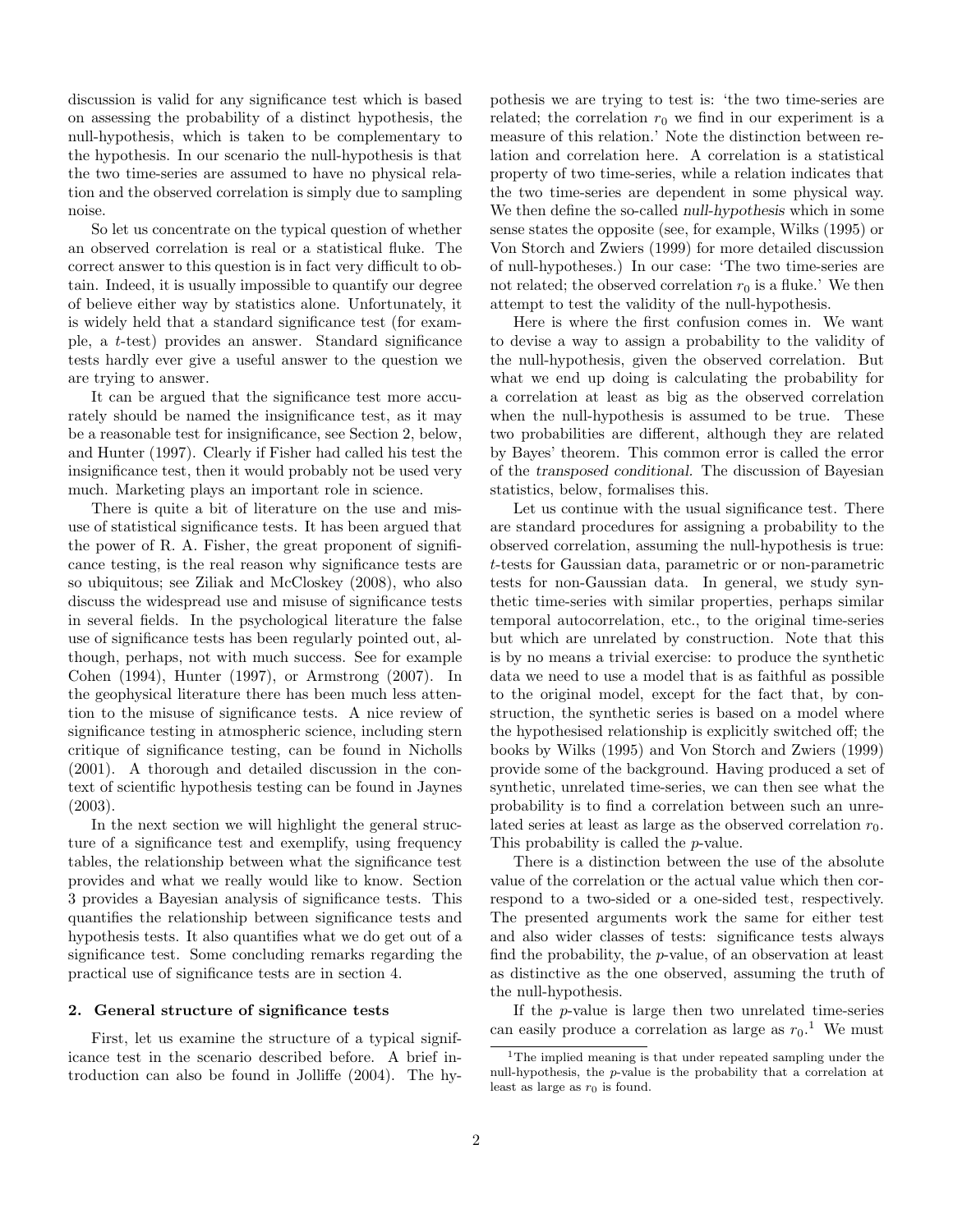then conclude that the observed correlation provides little evidence for an actual relation between the two original time-series. If the *p*-value is low (typically, values of  $5\%$ or even 1% are chosen to define what is 'low') then the observed correlation is unlikely to occur in unrelated timeseries.

What can we conclude from those two possible outcomes? It is reasonable to conclude that, if we only have these statistics available, a high p-value is a good indicator that the observed correlation  $r_0$  is not particularly special. Any pair of unrelated time-series could easily (high  $p$ -value) have a correlation as large as  $r_0$ , assuming the nullhypothesis; this does not mean that the null-hypothesis is highly probable. Beware of the error of the transposed conditional.

Further confusion occurs when the p-value is low. All it means is that it not likely that the observed correlation would occur in two unrelated time-series. However, we cannot conclude from such an outcome that the two original time-series are likely related, that is, significantly correlated.

It can be argued that 'significantly correlated' is defined to correspond to a low p-value. Although this would be technically correct, it would render the statement of significant correlation quite insignificant in any practical sense. The low p-value is a property of unrelated time-series; it says nothing about related time-series. In philosophy such a situation is called a category error (Ryle 1949): a property is wrongly ascribed to something that cannot have this property. Statements such as 'the two time-series are significantly correlated at the  $95\%$  level' (that is p is lower than 5%) commit a category error.

It is instructive to work this out using a  $2 \times 2$  frequency table. Suppose a researcher, with much more prior knowledge, knows beforehand that the time-series are indeed physically related and he can repeat independent experiments that produce the two time-series as often as he likes. In each experiment he finds some correlation  $r$  between the two time-series. He can then compare that correlation with the threshold correlation, say  $r_p$ , which corresponds to a given p-value for the null-hypothesis that the two series are uncorrelated. For example, he can choose a p-value for significance of 5%. This will correspond to a particular threshold correlation  $r_p$ . The correlation between the related time-series of any experiment will be either larger or smaller than  $r_p$ .

We have not dwelled on what is meant when we know something to be true beforehand. In science, we need to use an operational definition stating that there is a wide body of historical evidence which supports the hypothesis. For example, Netwon's laws are known to be 'true.' This example is so well-known that we immediately can understand the subtleties of scientific truths. We know for example that Newton's laws have a limited validity. Scientific truth always has to be qualified; it cannot be compared with logical truth. Further discussion can be found in Jaynes (2003).

In our example, the knowledgeable researcher runs a hundred experiments (these experiments are assumed to be independent<sup>2</sup>) and divides them in two categories with either high  $(r > r_p)$  or low  $(r < r_p)$  correlation. Because the time-series are related by construction we should expect a fairly large fraction to produce a high correlation. Let us, for the sake of argument, say that 60% of the experiments show a high correlation.

We now do the same thing for a hundred synthetic timeseries which, by the null-hypothesis, are unrelated by construction. If our significance test is designed properly, then out of a hundred unrelated synthetic time-series, on average, 5 will have a high correlation and 95 will have a low correlation. The results are summarized in Table 1, below.

Table 1. Example frequency table for a typical test of significance of a correlation.

|           | low r | high $r$ |
|-----------|-------|----------|
| related   |       | 60       |
| unrelated | 95    |          |

From the table we see that the *p*-value of  $5\%$  is a statement about the unrelated time-series. It says nothing about the related time-series. To get a statement about the related time-series we need to be able to repeat our experiment a sufficient number of times to produce a trustworthy probability density of the correlation values for related time-series. This is often impossible. Regularly we only have a single series, say from a climate record. We can then not infer the probability density without extra information or some physically based estimates about the sizes and properties of the signal and the noise.

Based on this example table, we can now partly answer the question that most people are interested in: is my observed correlation  $r_0$  an indication of a real relation or is it a fluke? In other words, we try to calculate the probability that the relation is real, given that we measured a correlation  $r_0$ . If we assume that the observed correlation is larger than the threshold correlation  $r_p$  then we see from the above table that the probability that the relation is real is  $60/(60+5) \approx 92\%$ , where we have employed equal

<sup>&</sup>lt;sup>2</sup>In practice this requirement is very hard to fulfil: in what sense do different model runs provide independent experiments? After all, all general circulation models have very similar formulations. We cannot then interpret each experiment as being independently sampled from some notional model space corresponding to our best knowledge of the world. Such problems of interpretation seem to impel one to consider a more Bayesian view of significance tests.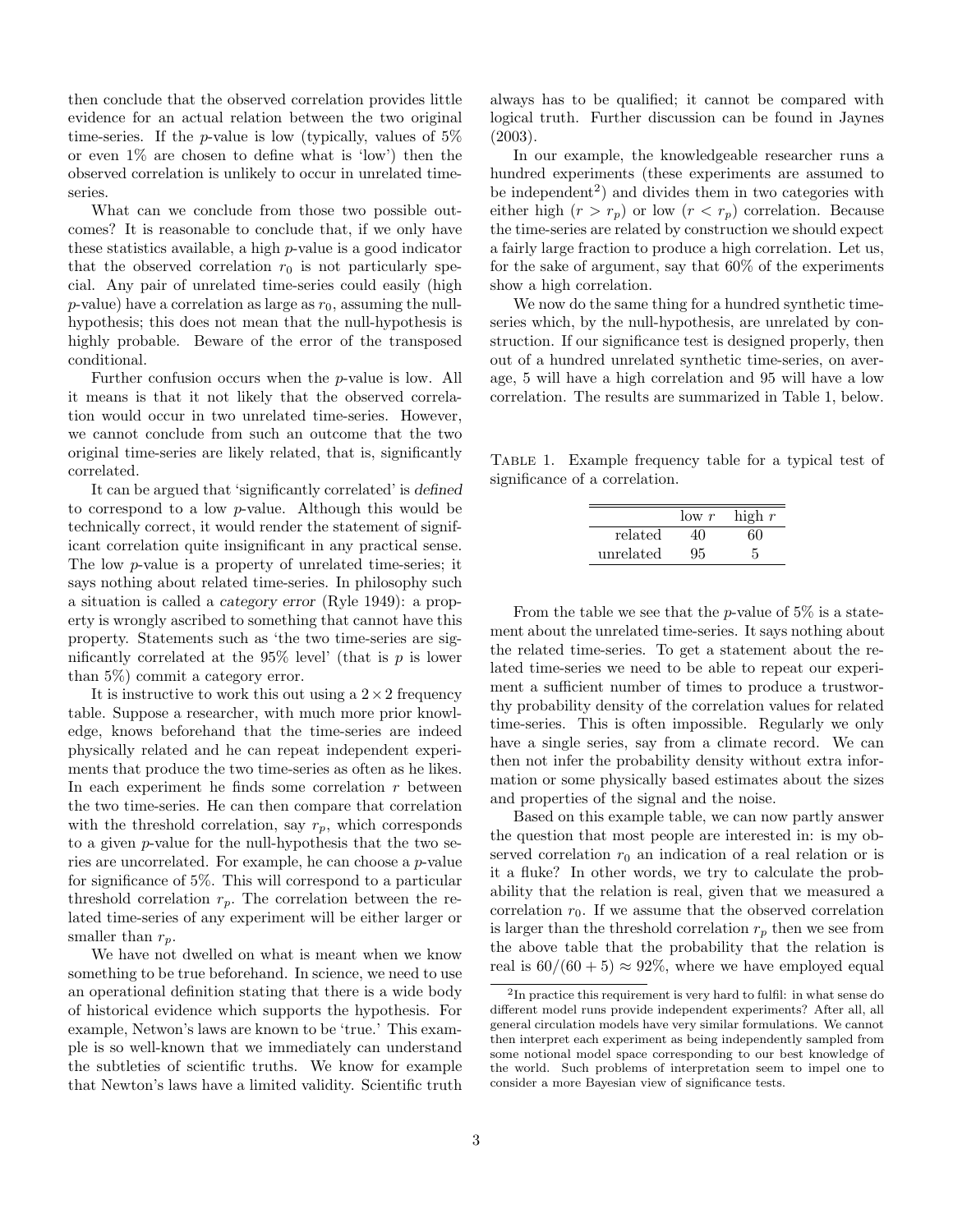prior odds on the time-series being related or unrelated; this probability is different from the 95% that the significance test would have us believe.

Note that the 92% value above depends on the prior odds. If we do not know whether the time-series are related or unrelated, it does not mean these two options have equal odds; it just means that the odds are undefined, see Cox (1961, p. 31). The assumption of equal odds is a strong additional assumption, although it can be thought of as the maximum entropy prior, that is, it is the assumption that is maximally non-committal given lack of any further information regarding the relation between the time-series, see Jaynes (1968, 2003). Of course, in reality such equal prior odds are unlikely, and it is usually impossible to quantify the actual prior odds. The prior odds are a measure of what prior information is available and how this information is used; in a precisely controlled situation this may lead to quantitative statements, but in science such precise control is not available in practice.

The actual probability also depends on the division between the high and low probabilities for the set of experiments which by construction correspond to related timeseries (the top row in Table 1). If the signal–to–noise ratio is low in our experiments<sup>3</sup> we expect a weak distinction between related and unrelated time-series. In the limit of very low signal–to–noise ratio, the related series would also show 95% low correlations and 5% high correlations, see Table 2.

Table 2. Example frequency table for a typical test of significance of a correlation for a low signal–to–noise ratio.

|           | $\frac{\text{low } r}{\text{low } r}$ | high $r$ |
|-----------|---------------------------------------|----------|
| related   | 95                                    |          |
| unrelated |                                       |          |

The probability that our observed  $r_0$  with  $r_0 > r_p$  is indicative of an actual relation is then  $5/(5+5) = 50\%$ , again assuming equal prior odds for the time-series to be related or unrelated: the observed correlation does not provide evidence either way, even though it is thought to be 'significant' according to a significance test. Of course, this should not come as a surprise: if the signal–to–noise ratio is very low, then any observed correlation essentially provides information about the noise and it is therefore impossible to use this observation to infer anything about the signal. Although this last case represents an extreme example, it does demonstrate that the p-value can be very far from the actual probability of the truth of a null-hypothesis.

## 3. Bayesian analysis

We can formalise the situation by using Bayes' equation. Let us define the hypothesis  $H$  as 'the time-series are related.' We observe that the time-series have a correlation of  $r_0$ , which we find to be larger than some pre-determined threshold correlation  $r_p$ . We are now interested in the conditional probability,  $p(H|r > r_p)$ , that the hypothesis is true, given that we observe the time-series to have correlation larger than  $r_p$ . The significance test gives us the conditional probability  $p(r > r_p|\overline{H})$  that we observe a correlation of at least  $r_p$  given that the hypothesis is false  $(H)$ . The threshold value  $r_p$  is often chosen such that  $p(r > r_p|H)$ equals some specific, low value (typically, 0.01 or 0.05). We can also chose  $r_p = r_0$ . In this case the conditional probability  $p(r > r_0|\overline{H})$  is called the *p*-value of the observation. So:

$$
p\text{-value} \equiv p(r > r_0 | \overline{H}).\tag{1}
$$

It is important to keep this explicit expression for the pvalue in mind.

A common mistake is to assume that  $p(H|r > r_0)$  $1 - p(r > r_0|\overline{H})$ . This is the mistake of the transposed conditional: it is wrongly assumed that  $p(r > r_0|\overline{H}) =$  $p(\overline{H}|r > r_0)$ . It is straightforward to do the correct algebra:

$$
p(H|r > r_0) = 1 - p(\overline{H}|r > r_0)
$$
  
= 1 - p(r > r\_0|\overline{H}) \frac{p(\overline{H})}{p(r > r\_0)}  
= 1 - p(r > r\_0|\overline{H}) \frac{p(\overline{H})}{p(r > r\_0|H)p(H) + p(r > r\_0|\overline{H})p(\overline{H})}  
= 1 - p(r > r\_0|\overline{H}) \frac{1}{p(r > r\_0|H)O(H) + p(r > r\_0|\overline{H})}, (2)

where we have introduced the (prior) odds ratio for the hypothesis  $H$ ,

$$
O(H) = p(H)/p(\overline{H}).
$$
\n(3)

This equation is essentially Bayes' theorem written out to indicate the relationship between the posterior probability  $p(H|r > r_0)$  and the *p*-value. With this equation it is obvious that we cannot use the p-value alone to estimate the probability of the truth of the hypothesis. We also need the prior odds ratio as well as the conditional probability  $p(r > r_0|H)$ . Note that, if we assume an odds ratio of  $O(H) = 1$ , then we recover the results we presented in the previous section.

Perhaps in hindsight, it should come as no surprise that the probability of the truth of  $H$  needs to depend on the prior odds for H. If H is overwhelmingly likely  $(O(H) \rightarrow$  $\infty$ ), then the observation of correlation  $r_0$  does very little to change this:  $p(H|r > r_0) \rightarrow 1$ . If H is very unlikely  $(O(H) \rightarrow 0)$ , then the observation of correlation  $r_0$  does again very little to change this:  $p(H|r > r_0) \rightarrow 0$ .

<sup>3</sup>That is, the size of the contribution of any physical relation is low compared to the sampling variance, as present under the nullhypothesis.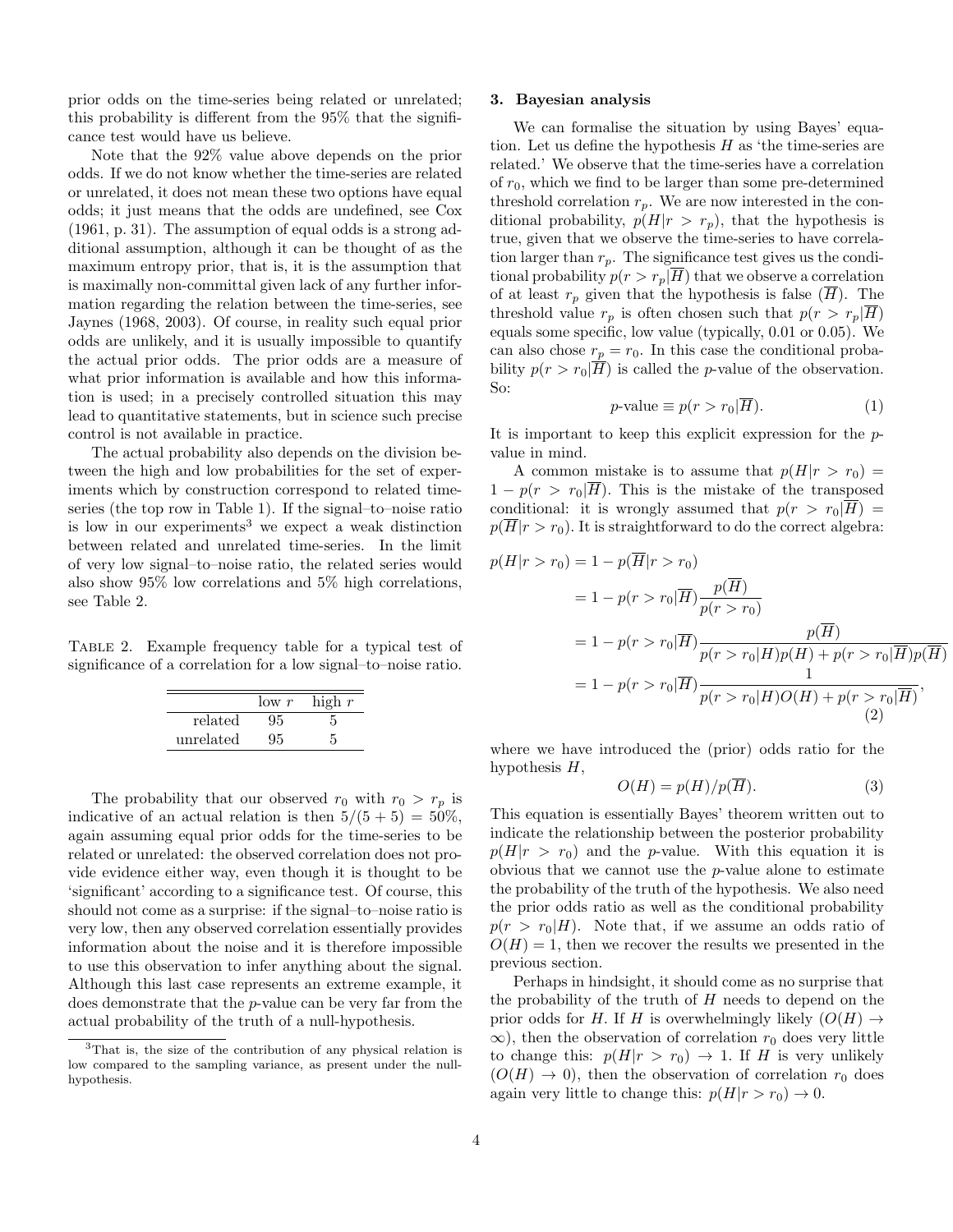This may seem a little counterintuitive. Clearly any observation in some sense adds the same amount of information to our knowledge, irrespective of the prior odds. However, the formal structure of Bayes' theorem stipulates that low prior odds need an extraordinary amount of positive evidence for the hypothesis to change this to high posterior odds, see Eq. 6, below. The discovery of Neptune is a case in point: the observed anomalies in the trajectory of Uranus could be interpreted as evidence for the hypothesis  $H = 'Newton's laws are false'. However, this$ hypothesis was considered so unlikely that the anomalous observations still left Newton's laws intact and alternative hypotheses, such as the presence of an extra planet, had to be found.

It is also interesting to consider again the case of low signal–to–noise ratio. In this limit the conditional probabilities  $p(r > r_0|H)$  and  $p(r > r_0|H)$  become indistinguishable. From Eq. 2 we then find

$$
p(H|r > r_0) \approx \frac{O(H)}{1 + O(H)} = p(H).
$$
 (4)

As expected, in this case the observation of  $r_0$  changes nothing to the probability of  $H$ ; the observed correlation is mainly a measure of the noise and says little about the signal. For a prior odds ratio of 1, the probability for the hypothesis to be true remains 50% after the observation.

Written out like this, it seems surprising that so many of us regularly get confused by significance tests at all. Let us analyse the following apparently innocuous statements which in some form or another seem to be the mainstay of many investigations, for example a physical measurement:

- i. My measurement stands out from the noise.
- ii. So my measurement is not likely to be caused by noise.
- iii. It is therefore unlikely that what I am seeing is noise.
- iv. The measurement is therefore positive evidence that there is really something happening.
- v. This provides evidence for my theory

The first two statements are essentially expressions of the fact that we have a situation with a low p-value: the chance that the observation is produced by noise is low. The main error occurs in the third statement. It is the error of the transposed conditional. The probability of the data to be noise, given our measurements, is not the same as the probability of our measurements, given that the data is noise. The fourth statement would follow from the third statement if it were true. The truth of the fifth statement depends on what alternatives there are to the noise hypothesis; this is where physics comes in as well as Occam's razor: is my theory the next most likely explanation of the observation? The presence of alternative theories also influences prior odds for hypotheses. For example, if there are many plausible alternative hypotheses, the present hypothesis will have low prior odds. A beautiful quantification of such ideas can be found in Jaynes (2003, Chapter 5).

A more compact form of Eq. 2 can be found by writing Bayes' theorem in terms of prior odds ratio  $O(H)$  and posterior odds ratio  $O(H|r > r_0)$  with

$$
O(H|r > r_0) = p(H|r > r_0)/p(\overline{H}|r > r_0).
$$
 (5)

We find

$$
O(H|r > r_0) = O(H) \frac{p(r > r_0|H)}{p(r > r_0|\overline{H})}.
$$
 (6)

The factor which updates the prior odds to the posterior odds is called the Bayes factor. For example, in the case of a low signal–to–noise ratio, the Bayes factor equals 1; in this case the posterior and prior odds are the same. Note again, that to find the posterior odds, the p-value,  $p(r > r_0|\overline{H})$ , is insufficient; we need the prior odds and the Bayes factor.

So what do we do? Equation 6 gives some quantitative clues. It is true that from Eq. 6 it follows that a low pvalue seems to indicate that the odds for H typically have increased by our 'statistically significant' observation. By how much depends on the value of the Bayes factor  $p(r >$  $r_0|H)/p(r > r_0|H)$ . If the p-value is low compared to  $p(r > r_0|H)/p(r > r_0|H)$  $r_0|H$ ) then the posterior odds for H are larger than the prior odds. Although its value is usually hard to determine, we normally assume that our threshold is such that  $p(r >$  $r_p|H$ ) is not small (after all, we would have devised the experiment to detect a hypothesised effect as clearly as possible). In this sense a low p-value can provide positive evidence for the hypothesis. What it does not provide is any quantitative measure of what the posterior odds are or by what amount the odds might have improved. The 5% (or 1%) significance bound is utterly irrelevant: the improvement or deterioration of the odds for H depend on how large the p-value is compared to  $p(r > r_0|H)$ , a quantity that in practice is hard to determine.

#### 4. Conclusions

So are significance tests at all useful? As indicated before, a high p-value is a useful indication that our observed correlation is not particularly noteworthy. A high p-value does not mean that the probability for truth of the hypothesis is low, see Eq. 2. It just means that the observed correlation is easily consistent with null-hypothesis  $\overline{H}$  so that  $\overline{H}$  cannot be rejected. But the observed correlation could equally well be consistent with the hypothesis  $H$ ; the p-value simply contains no information either way. Occam's razor now tells us that we should not hypothesise a relationship for which there is no evidence. In this specific sense, a significance test can be a reasonable test for